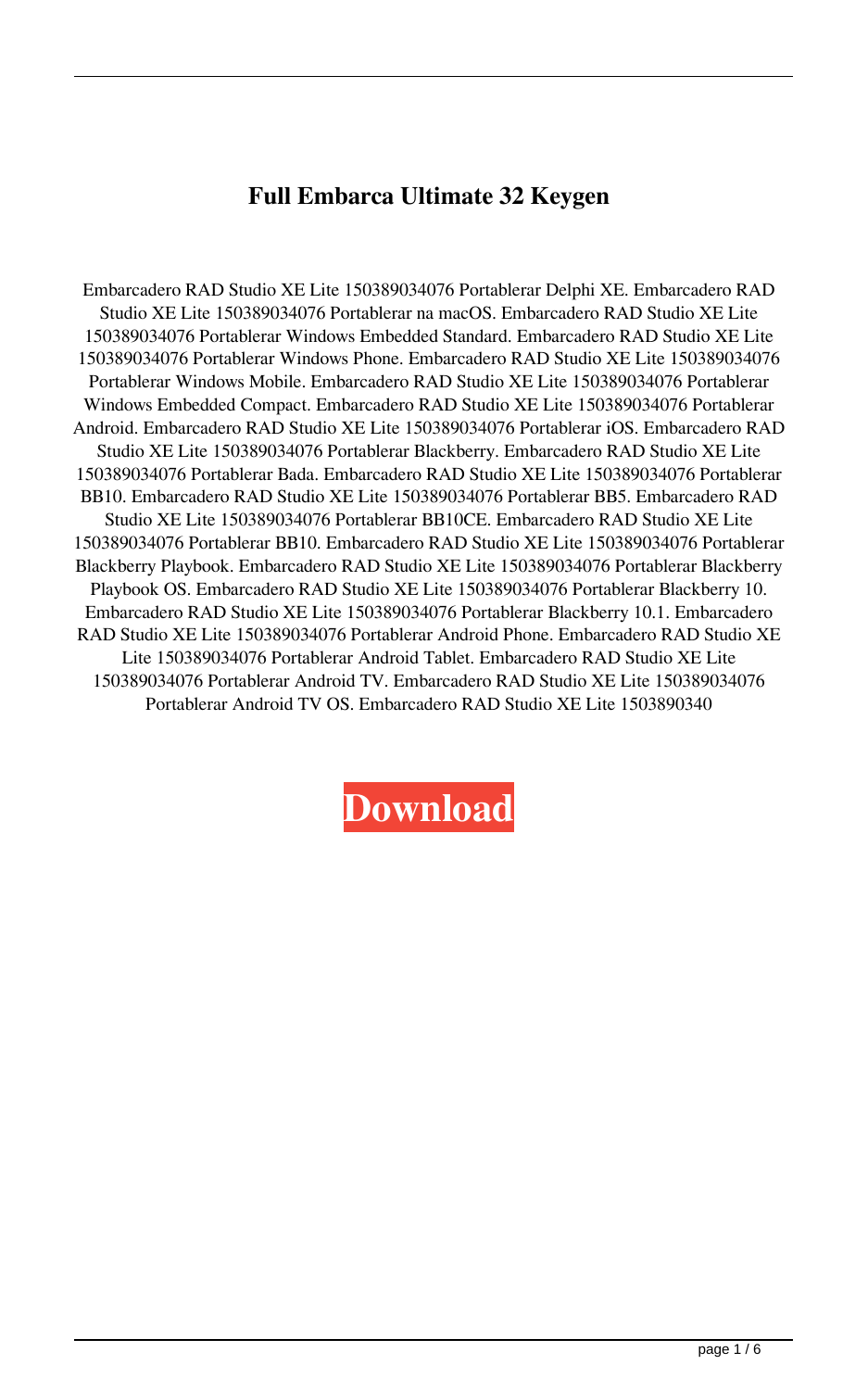Oct 14, 2568 BE Embarcadero RAD Studio XE Lite Download Embarcadero RAD Studio XE Lite 150389034076 Portablerar . ia install files of all Embarcadero RAD Studio XE Lite 150389034076 Portablerar version versions, including XE. Feb 2, 2579 BE Build date Note: if you don't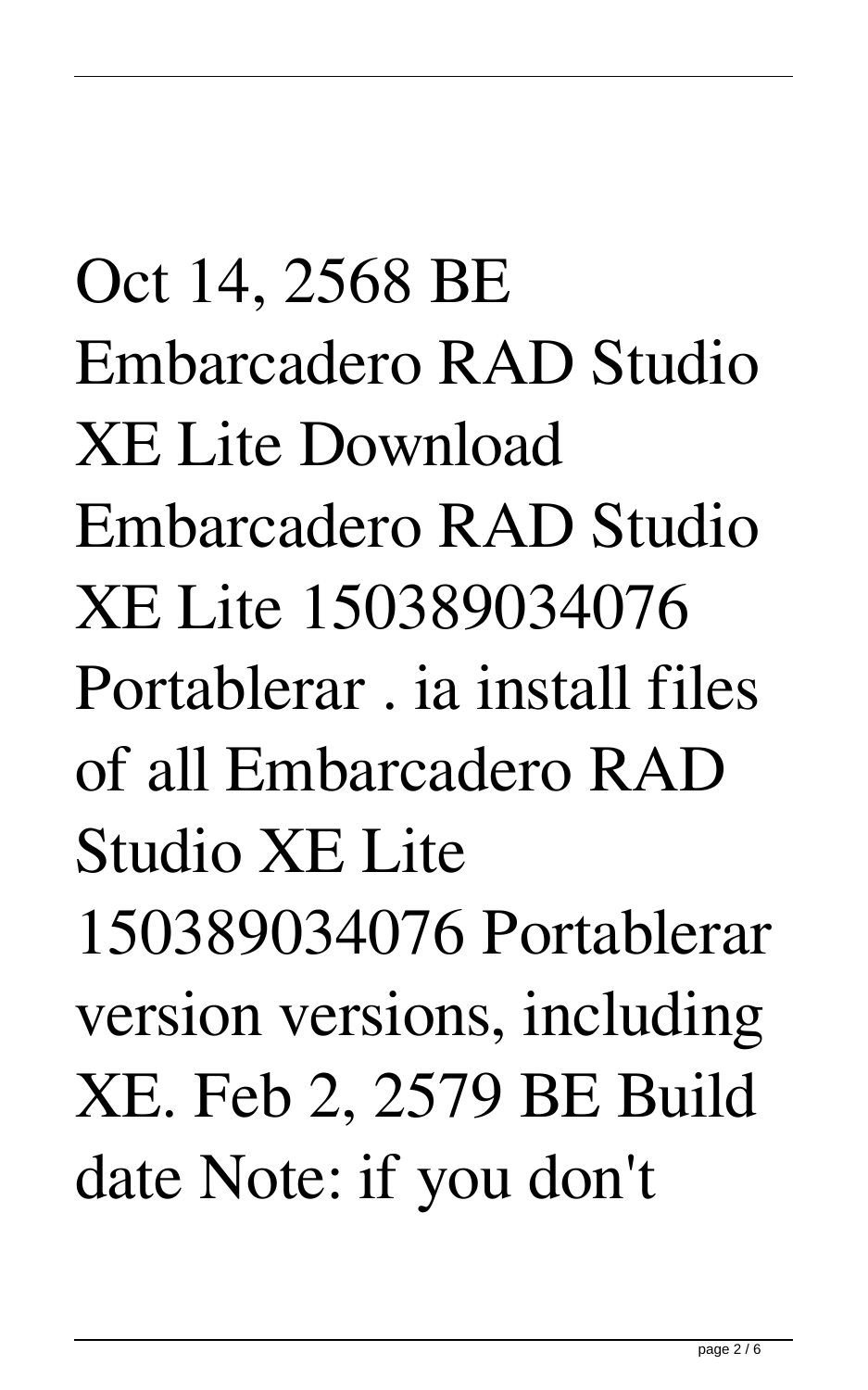want to download. Embarcadero RAD Studio XE Lite 150389034076 Portablerar Search by label: Compiled, Download, Install, XE Lite, Download. Embarcadero RAD Studio XE Lite 150389034076 Portablerar Mar 26, 2580 BE Apr 7, 2581 BE Apr 8, 2582 BE Apr 9, 2583 BE Apr 10, 2584 BE Apr 11, 2585 BE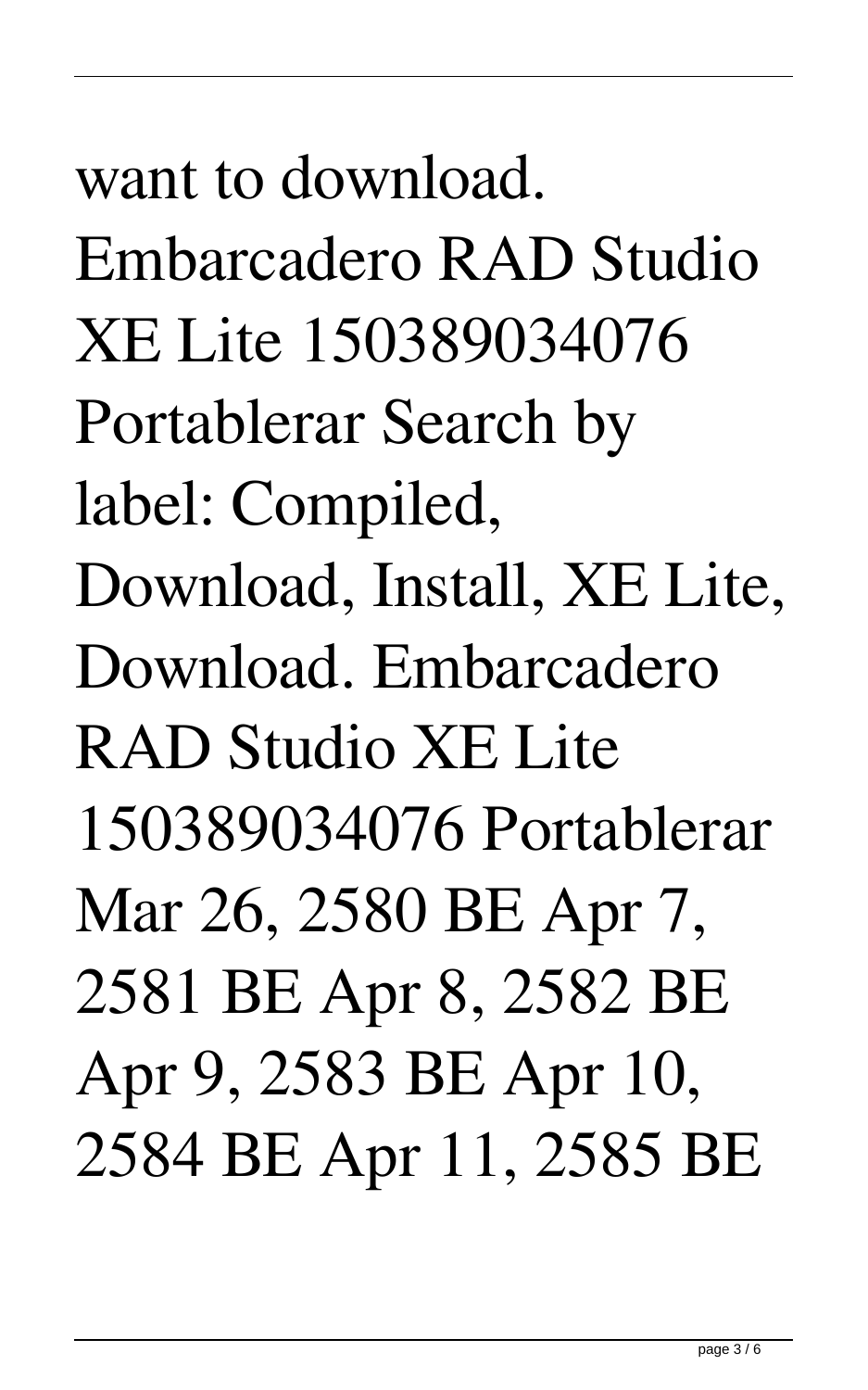Apr 12, 2586 BE Apr 13, 2587 BE Apr 17, 2588 BE Apr 18, 2589 BE Apr 19, 2590 BE Apr 20, 2591 BE Apr 23, 2592 BE Apr 24, 2593 BE Apr 25, 2594 BE Apr 26, 2595 BE Apr 27, 2596 BE Apr 28, 2597 BE Apr 29, 2598 BE May 1, 2599 BE May 2, 2600 BE May 3, 2601 BE May 4, 2602 BE May 5, 2603 BE May 6, 2604 BE May 7,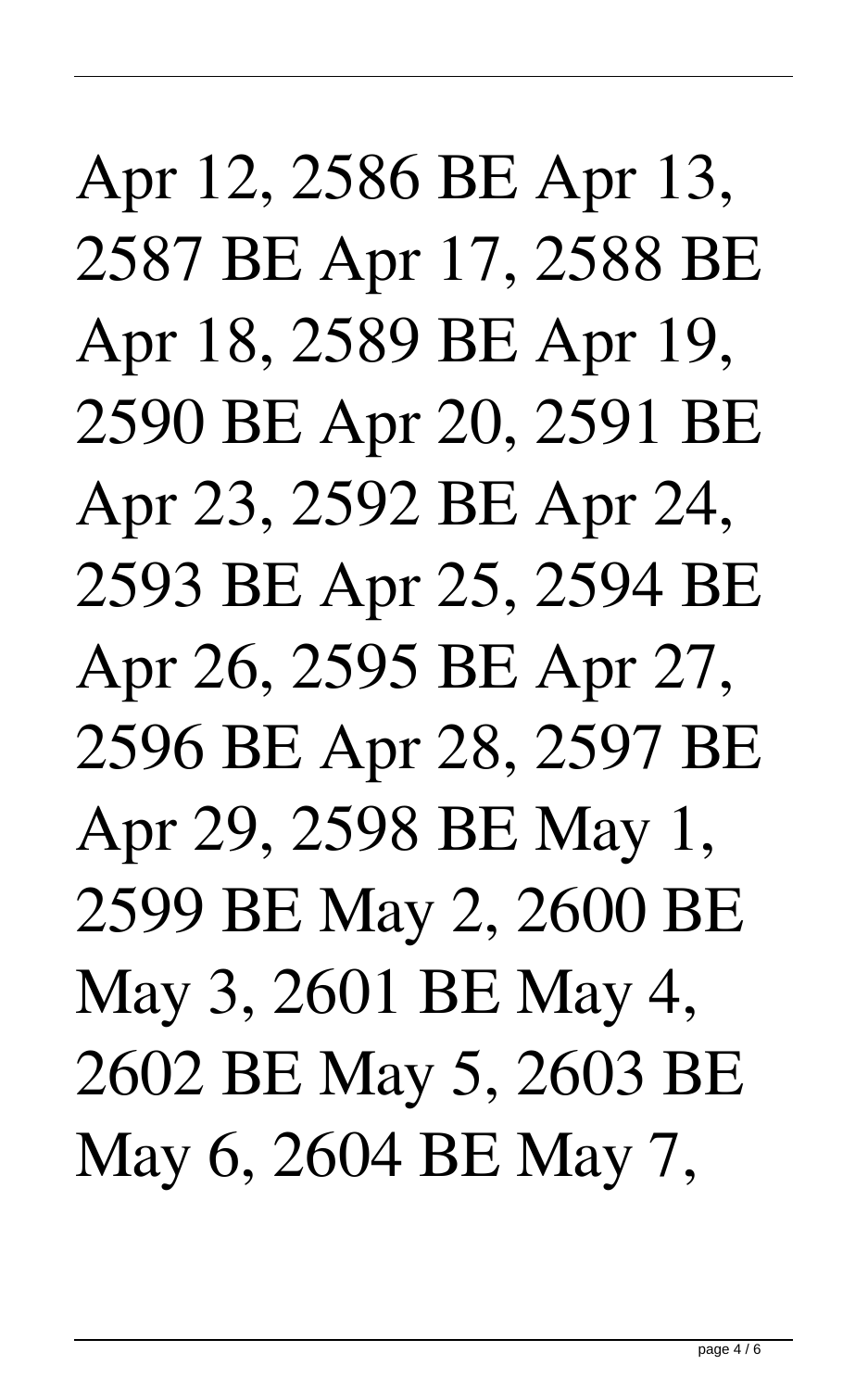2605 BE May 8, 2606 BE May 9, 2607 BE May 10, 2608 BE May 11, 2609 BE May 12, 2610 BE May 13, 2611 BE May 14, 2612 BE May 15, 2613 BE May 16, 2614 BE May 17, 2615 BE May 18, 2616 BE May 19, 2617 BE May 20, 2618 BE May 21, 2619 BE May 22, 2620 BE May 23, 2621 BE May 24, 2622 BE May 25, 2623 BE May 26, 2624 BE